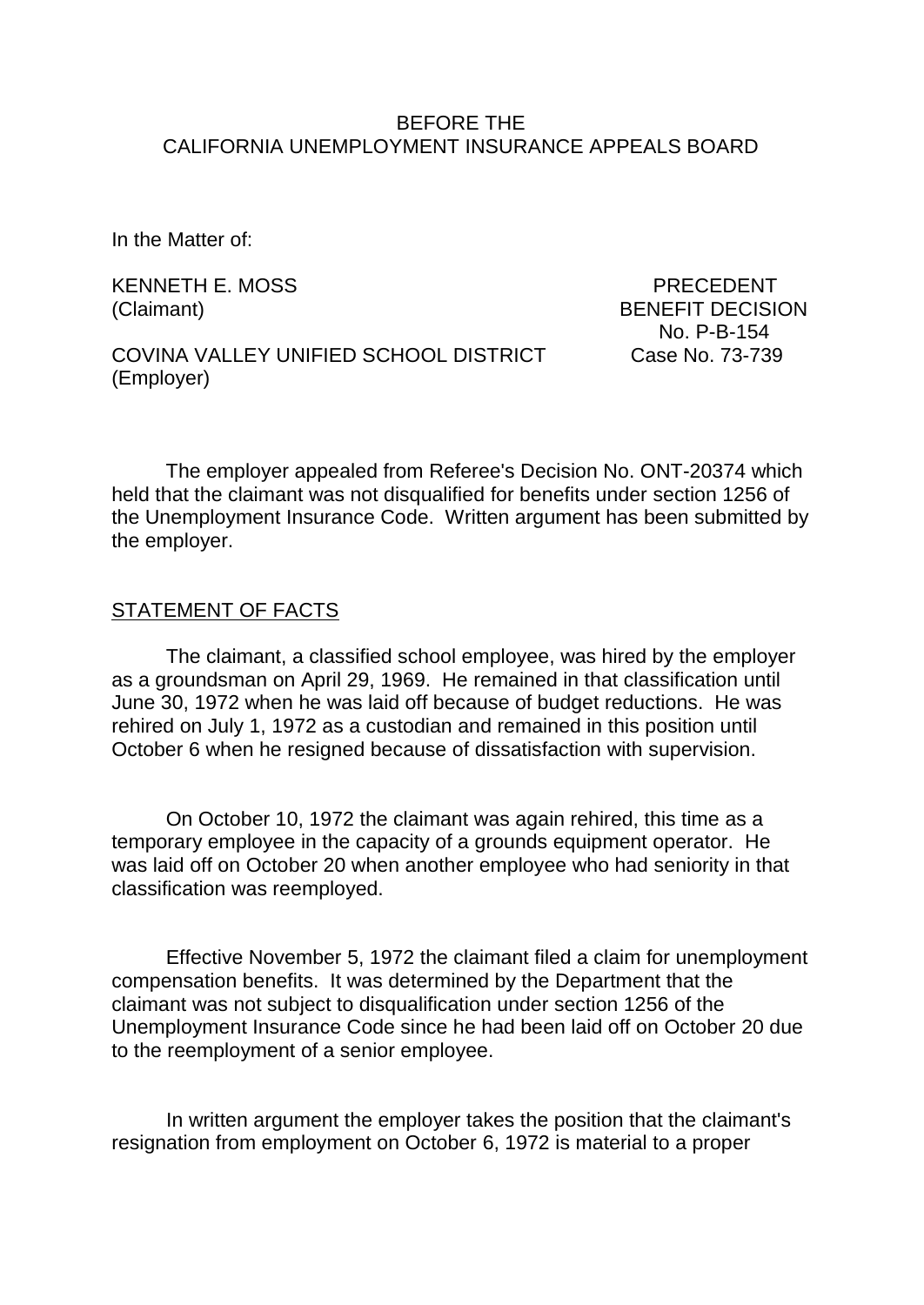resolution of the matter and that the claimant should be disqualified for benefits under section 1256 of the code.

# REASONS FOR DECISION

Section 1256 of the Unemployment Insurance Code provides in pertinent part as follows:

"An individual is disqualified for unemployment compensation benefits if the director finds that he left his most recent work voluntarily without good cause or that he has been discharged for misconduct connected with his most recent work." (Emphasis added)

In determining whether the claimant is subject to disqualification under this section of the code, as contended by the employer, we must ascertain the meaning of the words "most recent work."

In Appeals Board Decision No. P-B-5, we noted that nowhere in the code or regulations do we find a definition of the word "work" as used above. We did comment on the fact that the words "work" and "employment" as they appear in the code are used interchangeably as substitutes for one another and may logically be accepted as synonymous terms (see sections 1258 and 1259 of the code).

We further noted that the word "employment," subject to certain specific exemptions, is defined in section 601 of the code to mean ". . . service . . . performed by an employee for wages or under any contract of hire, written or oral, express or implied." The term "wages" as used above is further defined in section 926 of the code as follows:

"Except as otherwise provided in this article 'wages' means all remuneration payable to an employee for personal services, whether by private agreement or consent or by force of statute, including commissions and bonuses, and the reasonable cash value of all remuneration payable to an employee in any medium other than cash."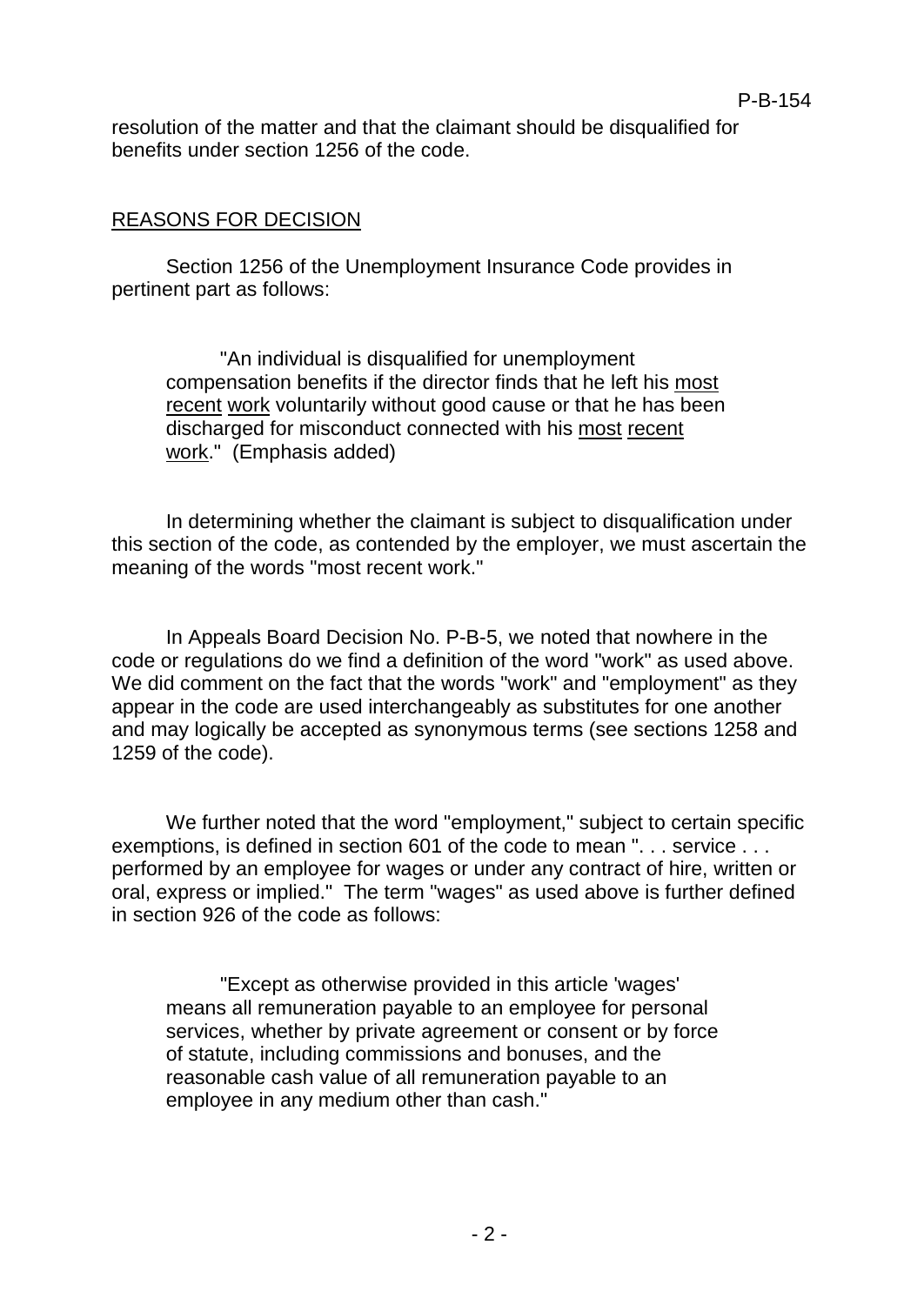From reading the language in these definitions, we are impressed with the repeated reference to wages being paid in exchange for services. In other words, the definition of employment appears to envision work in the service of another for which wages are received, which would, in turn, seem to imply a direct relationship between the type and extent of the services and the remuneration received. Logically, it then follows that we must find a claimant's "most recent work" to be that work in which an employer-employee relationship existed in connection with his services.

The claimant's approximate ten days' temporary employment for the employer as grounds equipment operator was "work" within the meaning of section 1256 of the code.

Necessarily, "most recent work" must be determined in relation to some act or event. In our opinion the logical act or event is the filing of a valid claim for benefits. Prior to such a claim the Department has no occasion to perform its administrative functions as set forth in section 1326, 1327 and 1328. It would serve no useful purpose to disqualify an individual from the receipt of benefits for which he is not even asserting a claim or potential right. An employer has no interest in the matter prior to the filing of a valid claim, for in the absence of such a claim, no potential charge to its account exists. It is only when a valid claim is filed, and a base period and benefit year established thereby, that any potential charge to an employer's account comes into being.

In construing "most recent work" as meaning that work which the claimant last performed for wages in an employment relationship prior to the filing of a valid claim, we are necessarily considering the immediate cause for the claimant's unemployment. This comports with section 100 of the code which directs that we are to provide benefits for persons "unemployed through no fault of their own." The fault in which we are interested is the immediate, not remote, cause of the claimant's current unemployment.

In this case there is no evidence of subterfuge nor intent to avoid the disqualifying provisions of section 1256. The claimant simply took a job in good faith.

In summary then as applied to the instant case, the claimant's most recent work prior to filing his claim for benefits effective November 5, 1972 was that temporary work which he performed for the employer ending October 20, 1972. This employment ended when the claimant was replaced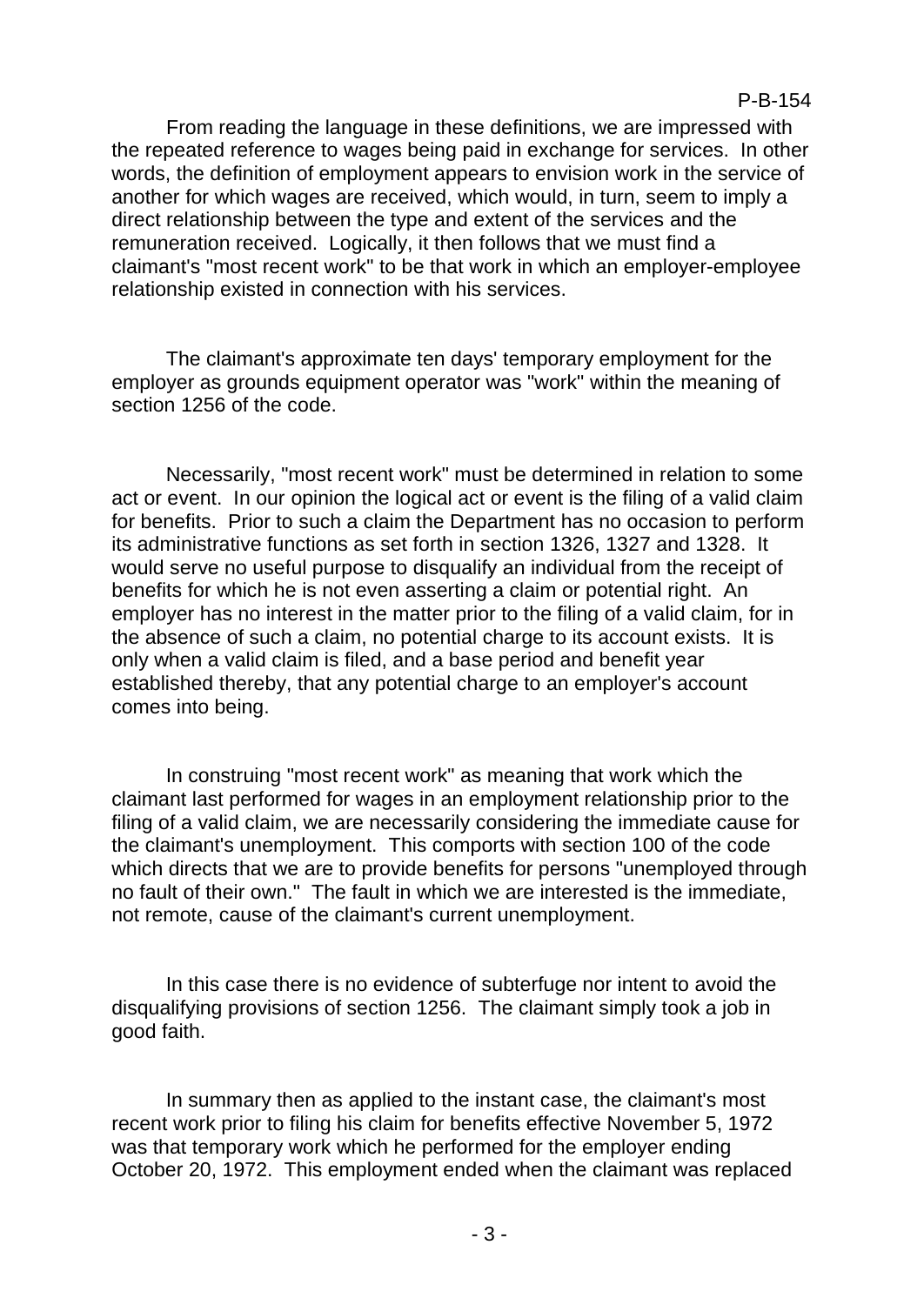by another employee who had more seniority. Since the claimant neither voluntarily left work nor was he discharged, the disqualifying provisions of code section 1256 are not applicable.

#### **DECISION**

The decision of the referee is affirmed. The claimant is not disqualified for benefits under section 1256 of the code.

Sacramento, California, July 19, 1973.

### CALIFORNIA UNEMPLOYMENT INSURANCE APPEALS BOARD

ROBERT W. SIGG, Chairman

JOHN B. WEISS

CARL A. BRITSCHGI

Concurring - Written Opinion Attached

DON BLEWETT

EWING HASS